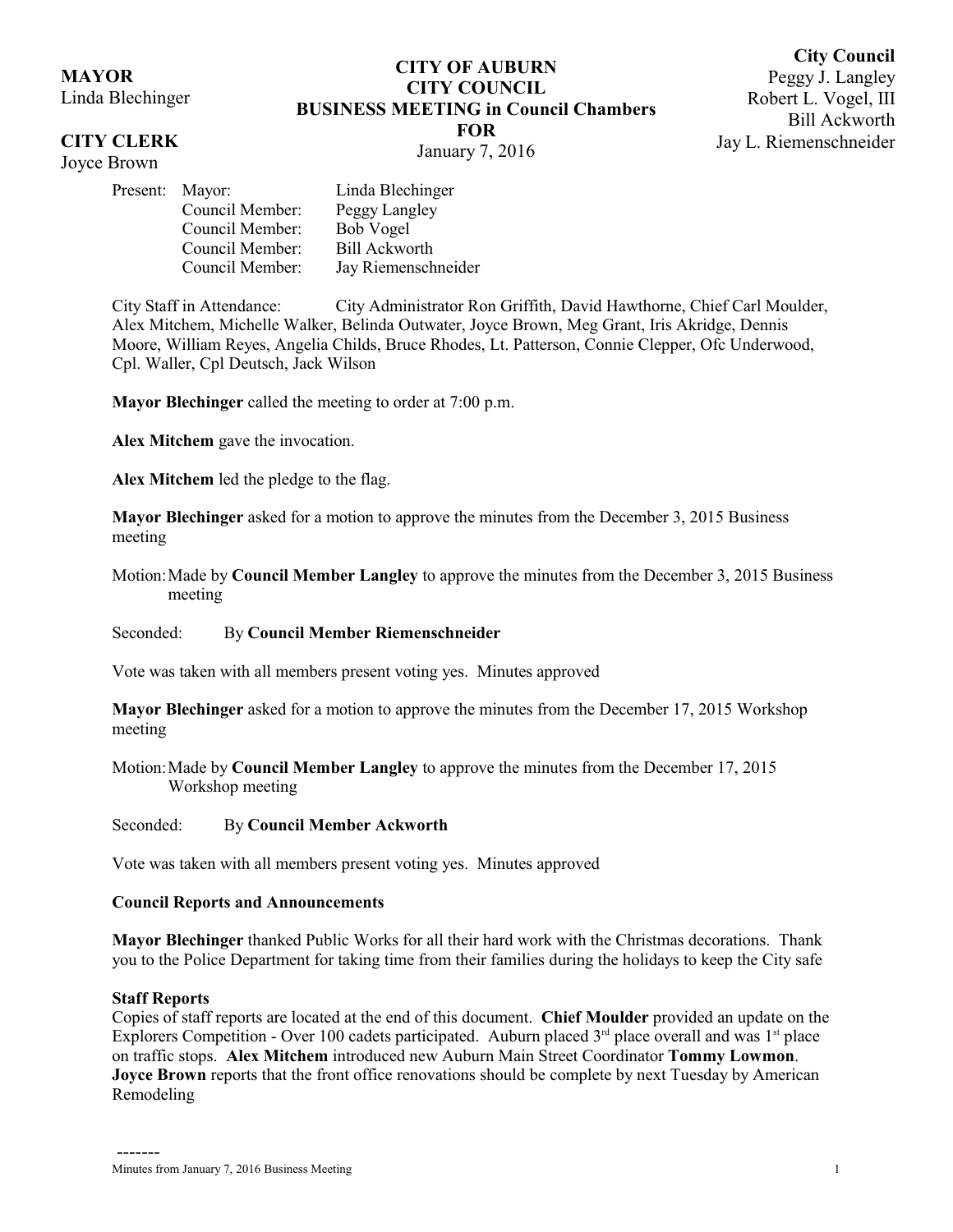The following staff reports were given: Police Department - Chief Moulder, Library - Bel Outwater, Public Works and Parks & Leisure - David Hawthorne, Downtown Development and Main Street - Planning - Alex Mitchem, City Clerk - Joyce Brown, Administration - Ron Griffith

### Item: **Citizen Comments on Agenda Items**

**Mayor Blechinger** asked for any Citizens comments for items on tonight's agenda.

None given

Item: **Swearing in Mayor Blechinger, Council Member Langley, and Council Member Riemenschneider**

**Council Member Riemenschneider** and **Council Member Langley** were sworn in by **Mayor Blechinger**. City Attorney **Jack Wilson** swore in **Mayor Blechinger**

Item: **Mayor Pro Tem**

Motion:Made by **Council Member Langley** to appoint **Council Member Ackworth** as Mayor Pro Tem for the year 2016

Seconded: By **Council Member Vogel**

**Mayor Blechinger** asked for any discussion. There was none.

Vote was taken with all members present voting yes.

### **Mayor Blechinger** swore in **Council Member Ackworth** as the 2016 Mayor Pro Tem

#### Item: **Employee Service Awards**

The following Staff Service Awards were presented: 5 years: **Michelle Walker Angelia Childs**

10 years **Dennis Moore William Reyes Meg Grant**

-------

**Charles Hubbard** 5 years **, Wanda Weaver** 10 years, **Mai Grant** 10 years were unable to attend and were presented their awards earlier

## Item: **Purchase of Rock Hound**

Motion:Made by **Council Member Vogel** to approve the purchase of a Rock Hound from Accent Landscape Services in Loganville in the amount of \$3,900.00.

## Seconded: **Council Member Langley**

**Mayor Blechinger** asked for any discussion. There was none.

Vote was taken with all members present voting yes.